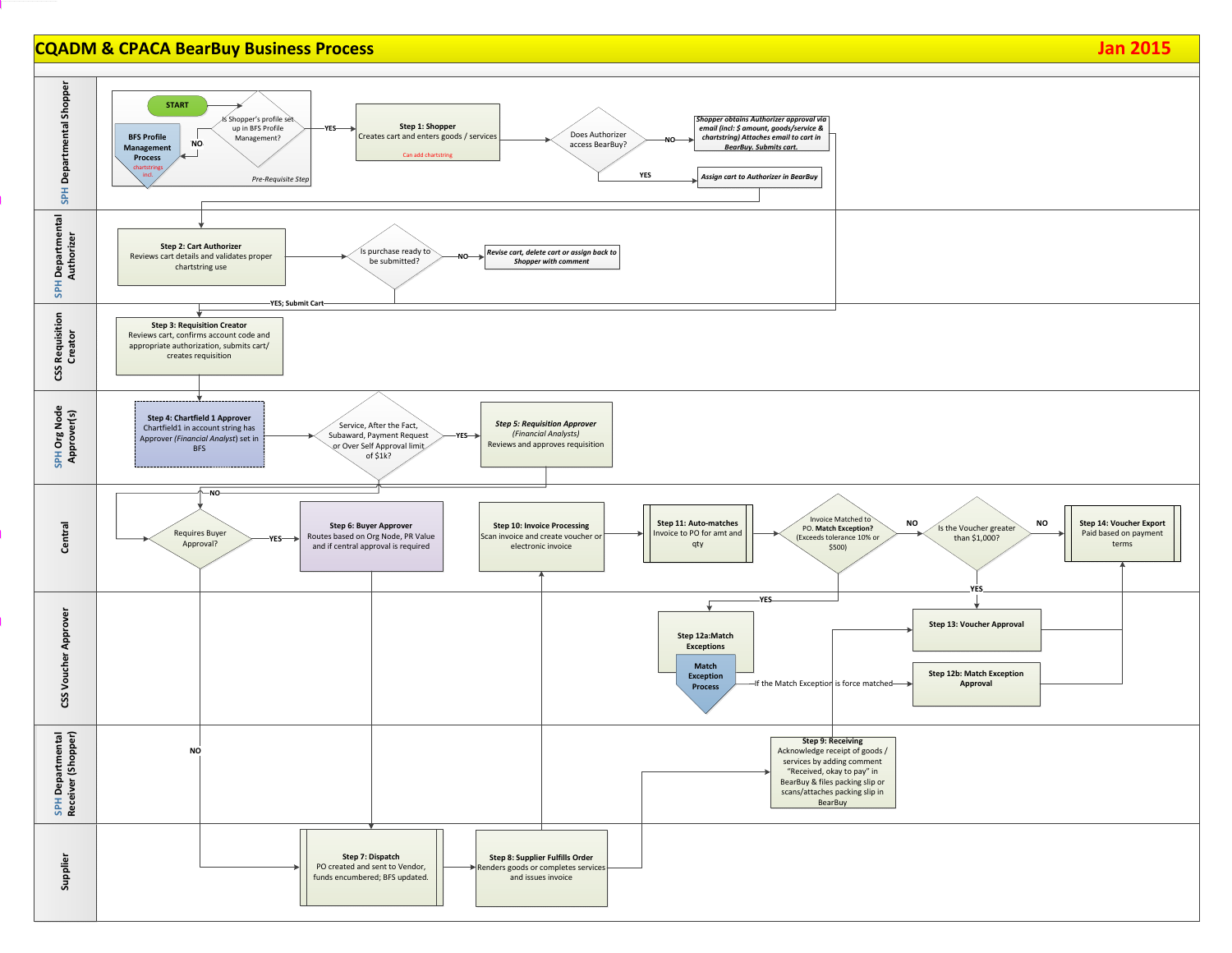### **BearBuy SHOPPER Steps Jan 2015**

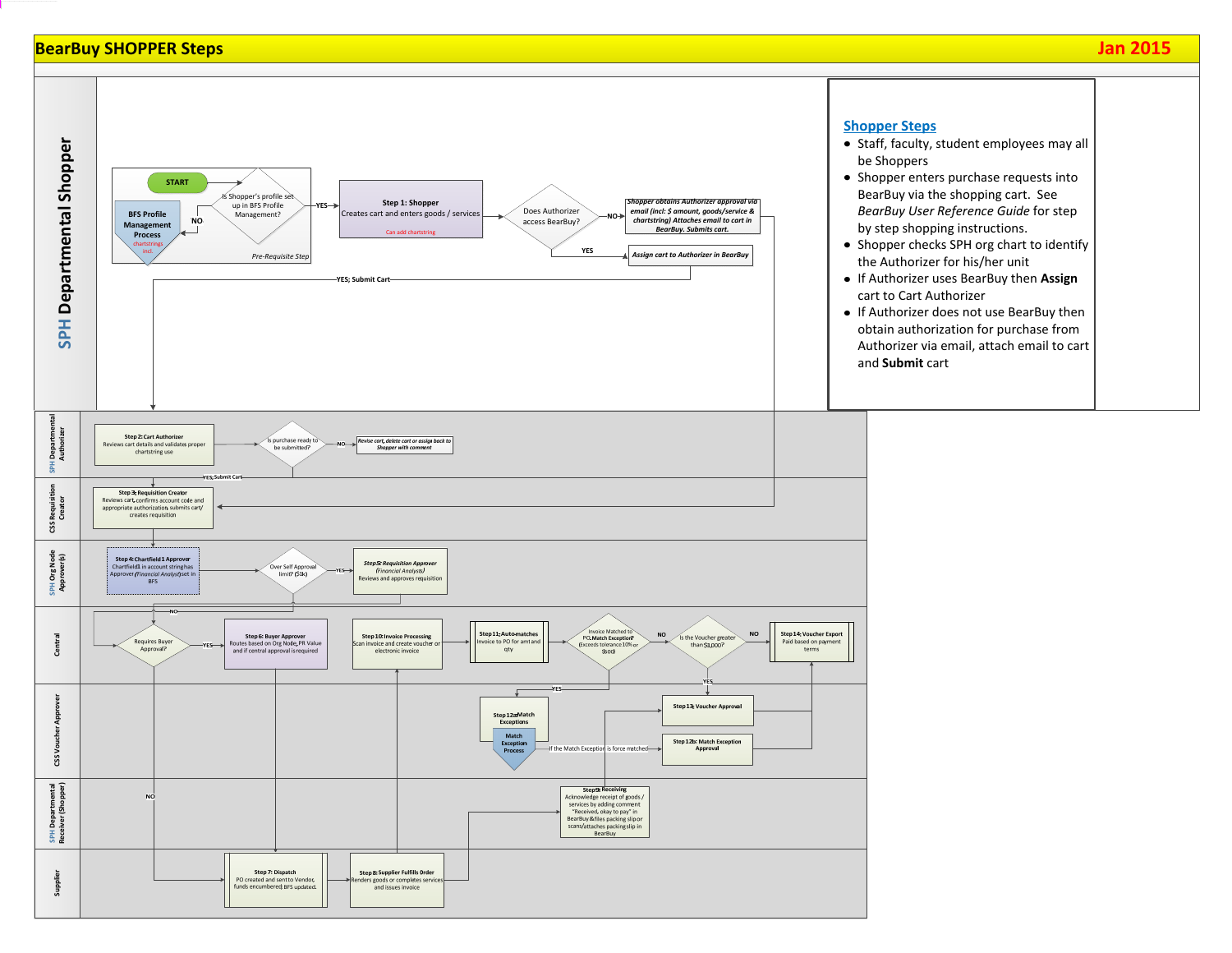# **BearBuy AUTHORIZER Steps Jan 2015**



- Reviews cart or email details
- Confirms all order information (including chartstring) is accurate, complete and purchase complies with program/unit budget priorities, policy and funding requirements
- If needed, edits cart before **Submitting** cart in BearBuy or **Replies** to authorization email request with revisions and/or approval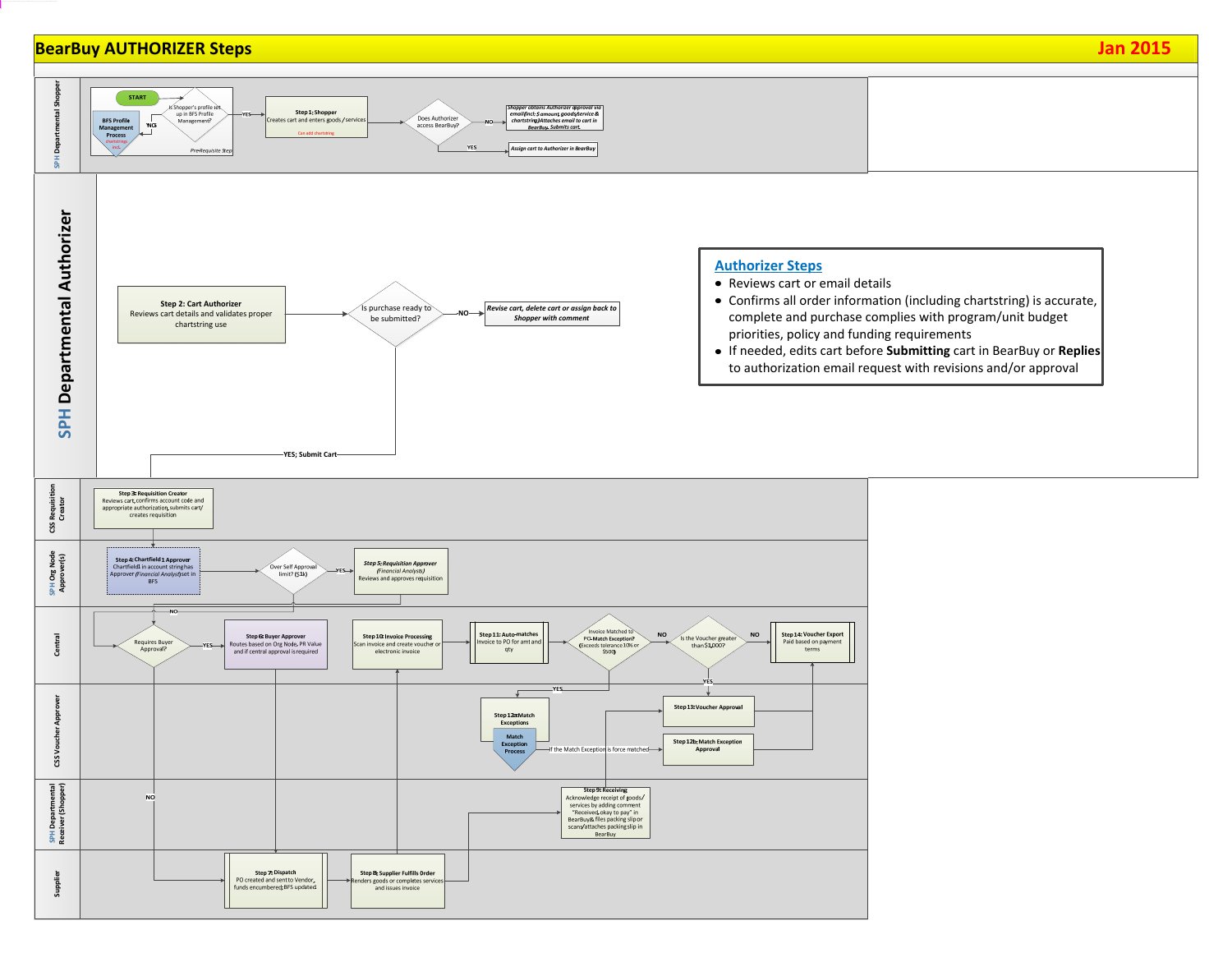## **BearBuy APPROVER Steps Jan 2015**





- Confirms all order documentation is complete and purchase complies with policy and funding
- Obtains any clarifying information/ documentation from Shopper to review the
- Follows instructions to complete approval step in

http://supplychain.berkeley.edu/sites/default/files/ Requisition%20Approver%20092014.pdf